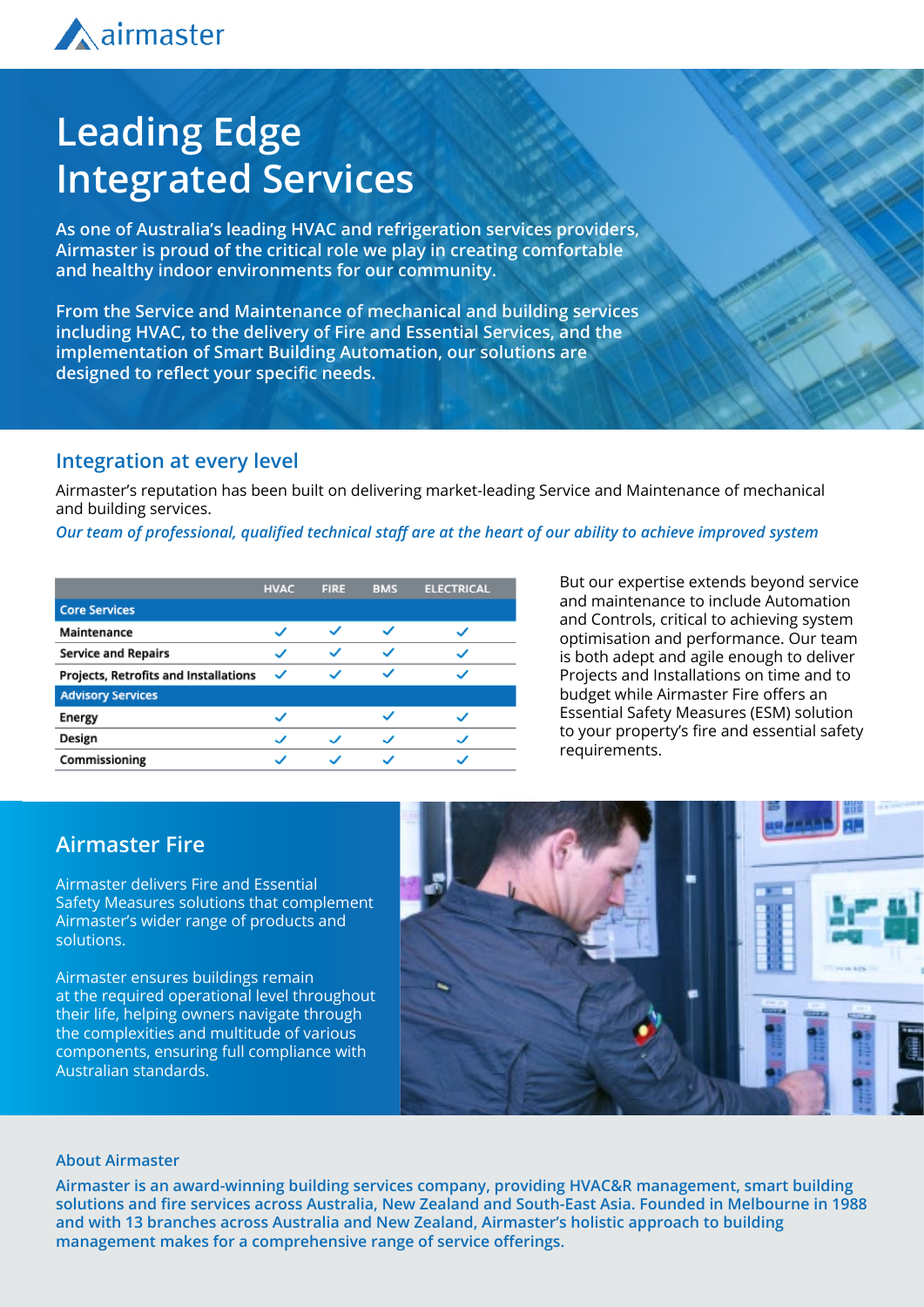### **Expert Advisory Services providing real value**

**Having provided service and maintenance to some of Australia's most iconic properties for more than 30 years, no one knows your building and systems better than Airmaster.**

**Airmaster Advisory combines this knowledge and the company's well-known technical expertise with our experience in Energy Management, Building Optimisation, Design and Commissioning to support clients with the whole-of-life management of their buildings.**

### **Energy**

- **+ AS/NZS 3598:2000 Energy Audits**
- **<b>+ NABERS Energy Assessments** & Improvement Plans
- **+ Building Optimisation & Retro-commissioning**
- **+ Customised Energy Efficient Solutions**

### **Design**

- **+ System Design & Heat Load** Estimation
- **+ Design & Drafting**
- **+ Health and Risk Mitigation** (COVID-19)

### **Commissioning**

- **+ System Integration**
- **+ Measurement & Verification**
- **+ Independent Commissioning Agents (ICA)**

# airmaster

**Airmaster Automation is an independent, open protocol provider offering turnkey IoT and cloud-based building network solutions. We deploy these solutions in building management systems across a wide range of property types.**

Our factory-trained Controls and Automation team are able to redefine what is possible when integrating disparate technologies in buildings. These technologies enable entire buildings to constantly improve operation, efficiency and innovation by consolidating multiple systems into a single platform.

Airmaster has partnered with the world's industry-leading BMS Integrators and Technologies to offer our customers a comprehensive range of solutions that are fully customisable with an energy efficient approach.